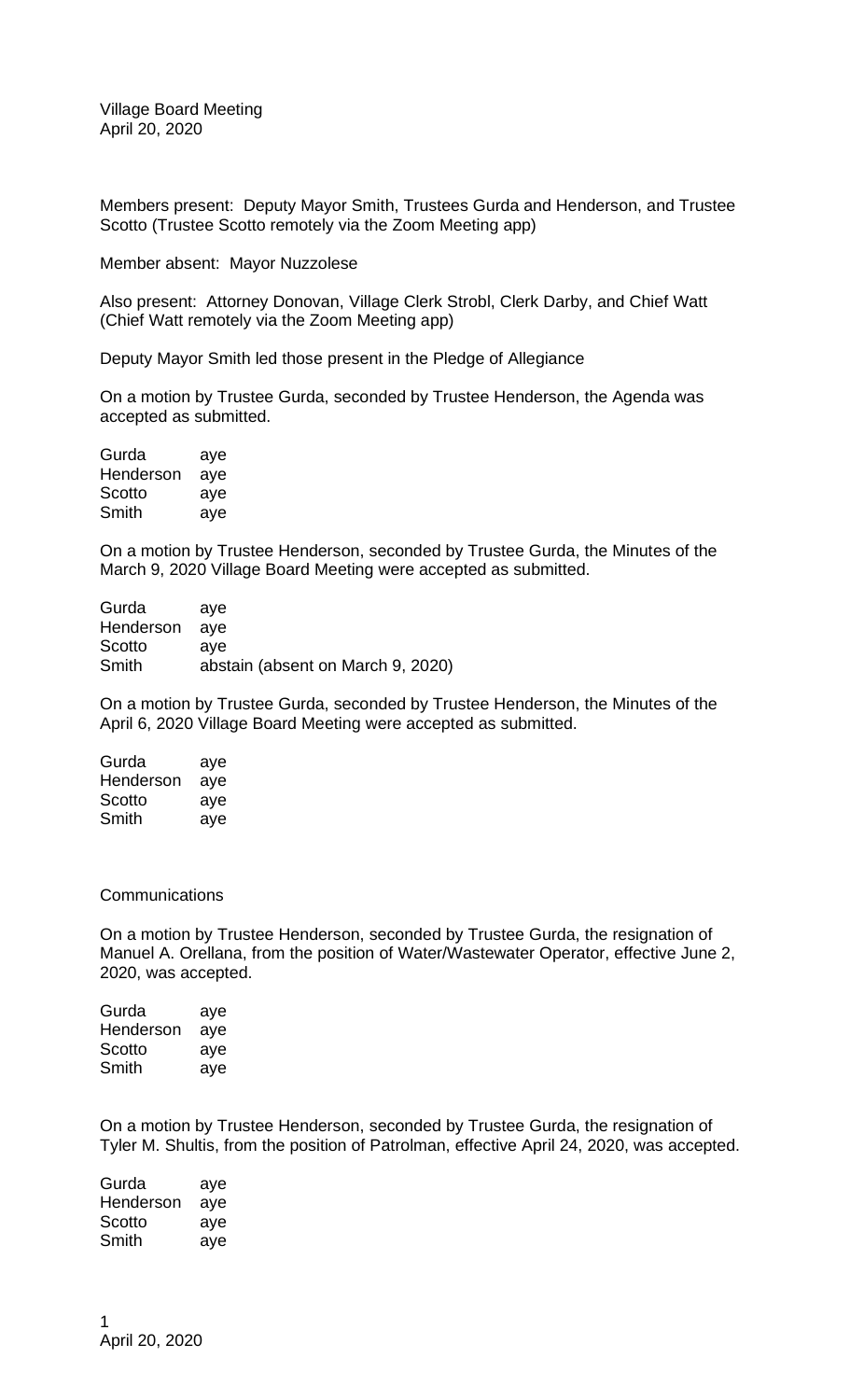The Board reviewed a letter from the Mid-Hudson St. Patrick's Parade Committee requesting to hold the previously cancelled parade on September 20, 2020.

Following discussion, the request was denied on a motion by Trustee Henderson, seconded by Trustee Gurda.

| Gurda     | aye |
|-----------|-----|
| Henderson | aye |
| Scotto    | aye |
| Smith     | aye |

The Board reviewed a request from the Goshen Chamber of Commerce to open the annual Farmers' Market on May 22, 2020.

Following discussion, the request was denied, subject to review at a future date, on a motion by Trustee Gurda, seconded by Trustee Henderson.

| Gurda     | aye |
|-----------|-----|
| Henderson | aye |
| Scotto    | aye |
| Smith     | aye |

Items of Business

Trustee Henderson moved the following, which was seconded by Trustee Gurda:

Whereas, the preliminary budget for the year 2020/2021 has been duly presented to the Village Board of Trustees, and a duly advertised public hearing has been held on April 6, 2020;

Resolved: pursuant to Section 5-508(4) of the Village Law, that the said preliminary budget, as changed, altered, and revised, be and hereby is adopted as the budget of the Village of Goshen for the year 2020/2021.

| Gurda     | aye |
|-----------|-----|
| Henderson | aye |
| Scotto    | aye |
| Smith     | aye |

The budget was adopted with the understanding that, following discussion with the Treasurer, adjustments may need to be made to the following line items: 5110.1110; 3120.1070; and 1410.1010.

The following was adopted on a motion by Trustee Henderson, seconded by Trustee Gurda:

> State Environmental Quality Review Negative Declaration Notice of Determination of Non-Significance Village of Goshen, Orange County, New York

Name of Action: Village of Goshen Local Laws<br>Date: April 20, 2020 April 20, 2020

This notice is issued pursuant to Part 617 of the implementing regulations pertaining to Article 8 (State Environmental Quality Review Act) of the Environmental Conservation Law.

The Village of Goshen Village Board of Trustees, as Lead Agency, has determined that the Proposed Action described in the project narrative and Environmental Assessment Form consistent with the procedures and criteria set forth in 6 NYCRR 617.7, analyzed the relevant areas of environmental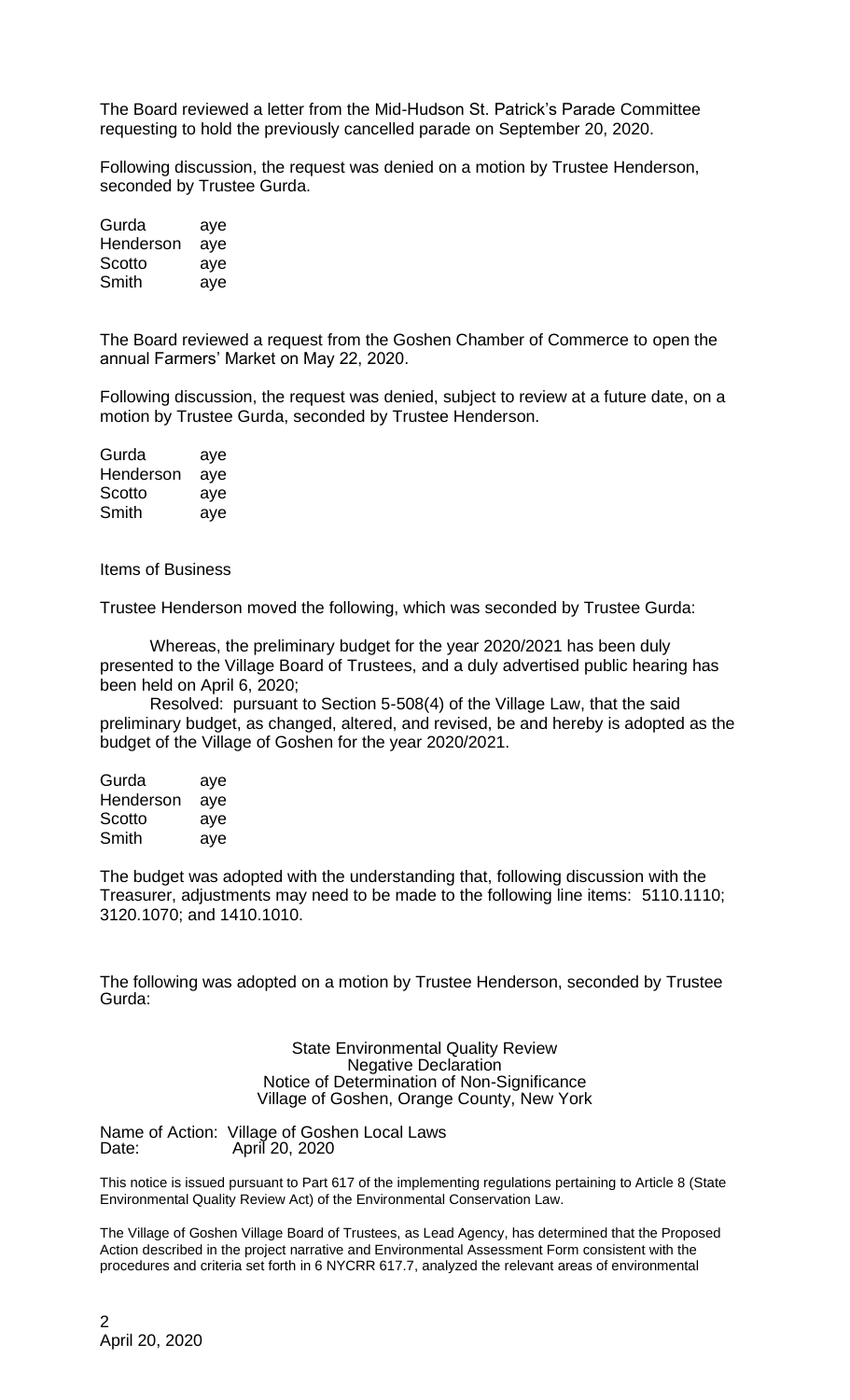concern using the SEQR standards and determined that the proposed Action will not have a significant adverse impact on the environment and a Draft Environmental Impact Statement will not be prepared.

SEQR Status: Type1 Conditioned Negative Declaration: No

Description of Action: The Village of Goshen proposes a package of Local Laws, numbers 2, 3, 4, 6, 7 and 8, which will amend various sections of the Village Code as discussed in the provided Expanded Part 3 EAF, with the overall purpose of updating code sections to be more consistent with the character of the Village, modern land use planning practices and State Law. No zoning map changes are proposed.

Location: Village-wide

Reasons Supporting This Determination:

The proposed action is not anticipated to result in any adverse environmental impacts based on the following:

1. No Zoning Map Changes are proposed and no changes to the density of development that can occur in any zone and no increases in population are anticipated to result from the adoption of the proposed local laws. As a result, none of the proposed local laws are anticipated to adversely impact community services, parks or generate an increased utility demand over what is currently planned for.

2. Proposed changes in allowable uses and proposed changes to bulk regulations are compatible with existing character and conditions in the Village.

3. None of the proposed code amendments are anticipated to adversely impact traffic. New home occupations to be permitted are those which have very low, if any, traffic generation and are similar in traffic generation rates to those uses currently permitted. Land within the CS-1 zone, where PACs will now be permitted, has direct access to State Route 207.

4. No changes to ADD regulations are proposed. Proposed changes to bulk requirements in the CS zone are consistent with the existing character of this area and are intended to encourage new construction to build to existing historic setbacks and maintain the Village's existing character. All proposed building modifications within the Church Park National Historic District are subject to review by NYS Office of Parks, Recreation and Historic Preservation and all proposed building modifications within the Village's Architectural Design District are subject to review by the Village's Planning Board and architectural historian.

5. No other potentially significant adverse environmental impacts are identified.

A vote resulted as follows:

| Gurda     | aye |
|-----------|-----|
| Henderson | aye |
| Scotto    | aye |
| Smith     | aye |

On a motion by Trustee Henderson, seconded by Trustee Gurda, the Board of Trustees of the Village of Goshen hereby adopts the following Local Laws:

Local Law #1 of 2020: A LOCAL LAW AMENDING VILLAGE CODE CHAPTER 42 ENTITLED "STREETS, SIDEWALKS AND OTHER PUBLIC PLACES" TO THE EXTENT OF AMENDING CHAPTER 42-57 ENTITLED "OBSTRUCTION, ENCUMBRANCE BY COMMERCIAL ESTABLISHMENTS".

Local Law #2 of 2020: A LOCAL LAW AMENDING APPENDIX A OF THE VILLAGE CODE ENTITLED "ZONING" TO THE EXTENT OF MODIFYING ARTICLE XXI ENTITLED "PLANNED ADULT COMMUNITY FLOATING ZONE".

Local Law #3 of 2020: A LOCAL LAW AMENDING APPENDIX A [ZONING] SECTION 6.1 OF THE VILLAGE CODE ENTITLED "SUPPLEMENTARY PARKING AND LOADING REGULATIONS APPLICABLE TO ALL DISTRICTS".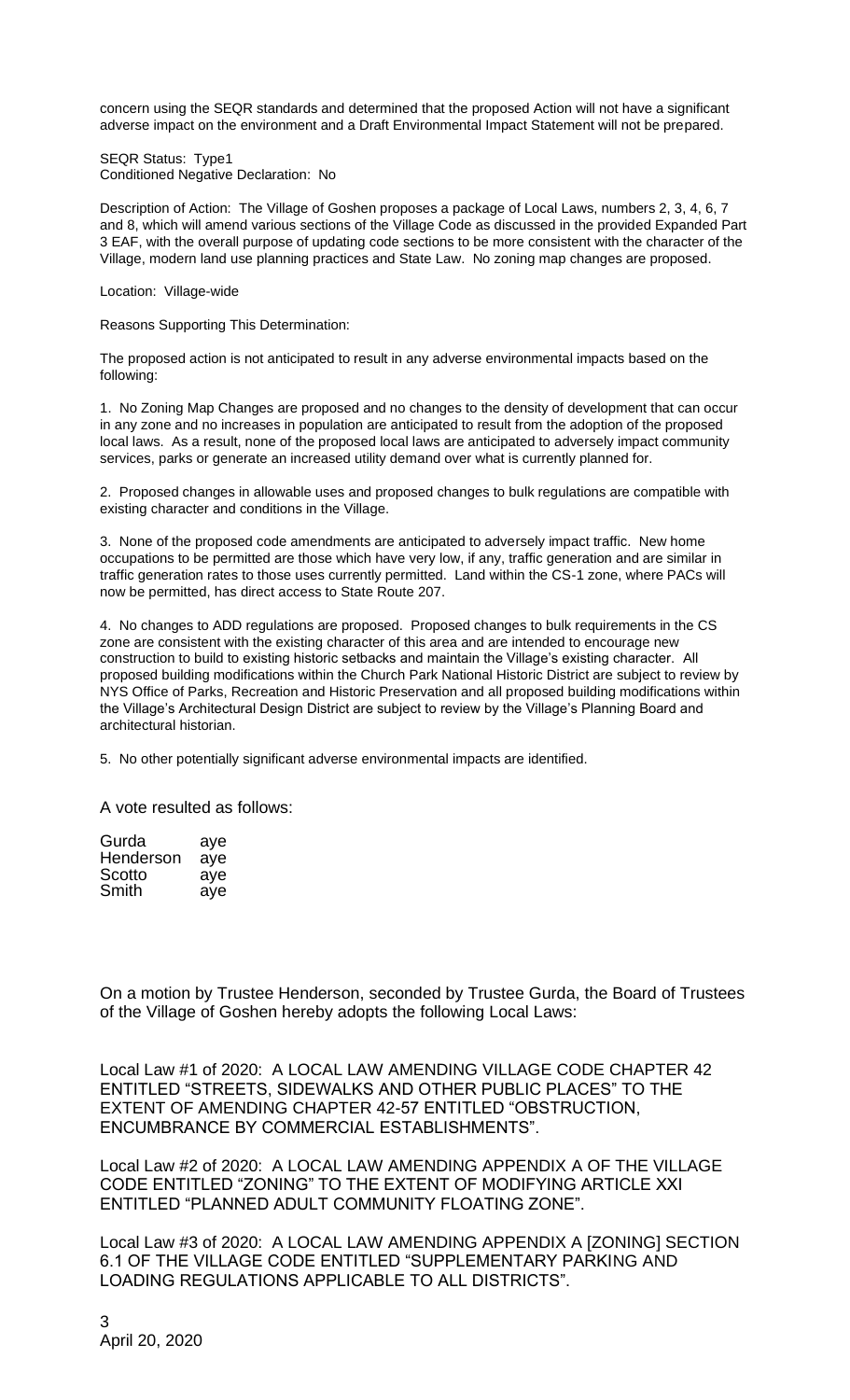Local Law #4 of 2020: A LOCAL LAW AMENDING CHAPTER 46 OF THE VILLAGE CODE ENTITLED "SUBDIVISIONS" TO THE EXTENT OF AMENDING SECTION 46- 141 ENTITLED "LOTS".

Local Law #5 of 2020: A LOCAL LAW AMENDING CHAPTER 6 OF THE VILLAGE CODE ENTITLED "ANIMALS" TO THE EXTENT OF AMENDING SECTION 6-1 ENTITLED "FISHING IN RESERVOIRS; PERMIT REQUIREMENTS".

Local Law #6 of 2020: A LOCAL LAW AMENDING APPENDIX A [ZONING], ARTICLE XV111, SECTION 18.1 [DEFINITIONS] TO AMEND THE DEFINITION OF HOME OCCUPATION IN THE VILLAGE CODE AND FURTHER AMENDING ARTICLE X11 ENTITLED "CONDITIONAL USE STANDARDS" AS RELATED TO HOME OCCUPATIONS.

Local Law #7 of 2020: A LOCAL LAW AMENDING APPENDIX A [ZONING] ARTICLE IV, SECTION 4.2 ENTITLED "BULK TABLE" TO THE EXTENT OF MODIFYING THE MINIMUM SIDE YARD, MAXIMUM BUILDING COVERAGE AND MAXIMUM DEVELOPMENT COVERAGE IN USE GROUP "G".

Local Law #8 of 2020: A LOCAL LAW AMENDING CHAPTER 18 OF THE VILLAGE CODE ENTITLED "ENVIRONMENT".

Local Law #9 of 2020: A LOCAL LAW AMENDING CHAPTER 54 OF THE VILLAGE CODE TO THE EXTENT OF AMENDING SECTION 205 TO DESIGNATE ADDITIONAL "NO PARKING" AREAS IN THE VILLAGE.

| Gurda     | aye |
|-----------|-----|
| Henderson | aye |
| Scotto    | aye |
| Smith     | aye |

On a motion by Trustee Gurda, seconded by Trustee Henderson, bills as examined by members of the Board were approved in accordance with Abstract 2019/2020 number 08, check numbers 17365 through 17544 in the amount of \$2,182,858.29.

| Gurda     | aye |
|-----------|-----|
| Henderson | aye |
| Scotto    | aye |
| Smith     | aye |

Trustee Gurda offered the following Resolution, and moved its adoption:

RESOLVED: To re-levy on the 2020-2021 Village of Goshen Property Taxes, the amount of \$257,420.90, reflecting the total amount of unpaid water/sewer bills for 2019.

The foregoing Resolution was seconded by Trustee Henderson, and a vote resulted as follows:

| Gurda     | aye |
|-----------|-----|
| Henderson | aye |
| Scotto    | aye |
| Smith     | aye |